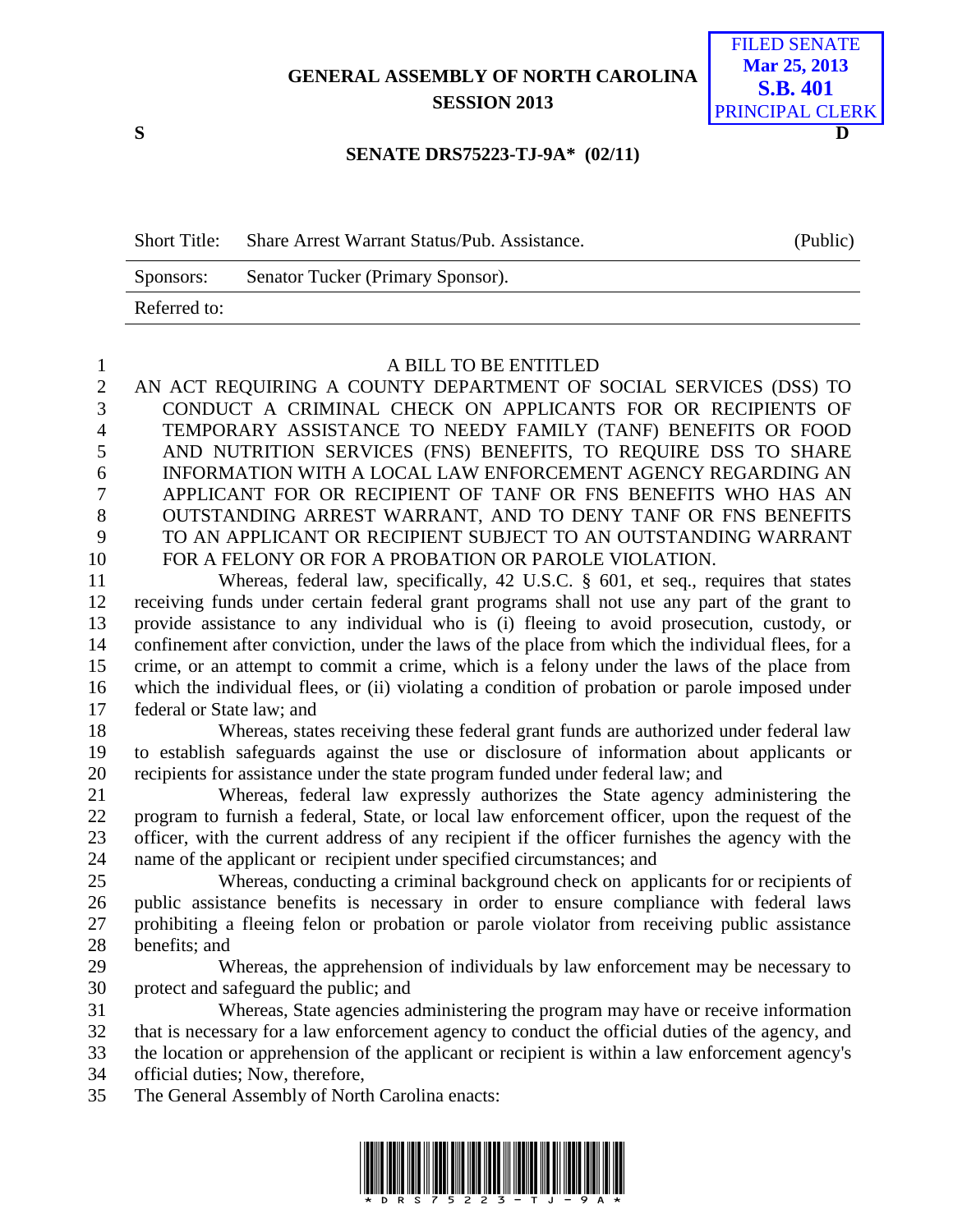|                  | <b>General Assembly of North Carolina</b><br><b>Session 2013</b>                                                                  |
|------------------|-----------------------------------------------------------------------------------------------------------------------------------|
| $\mathbf{1}$     | <b>SECTION 1.</b> Part 1 of Article 2 of Chapter 108A of the General Statutes is                                                  |
| $\overline{2}$   | amended by adding the following new section to read:                                                                              |
| 3                | "§ 108A-26.1. Information sharing of outstanding arrest warrant of applicant for or                                               |
| $\overline{4}$   | recipient of program assistance.                                                                                                  |
| 5                | A county department of social services shall notify an applicant for program<br>(a)                                               |
| $\boldsymbol{6}$ | assistance under Part 2 or Part 5 of this Article that release of confidential information from the                               |
| $\tau$           | applicant's records may not be protected if a felony or misdemeanor arrest warrant is issued                                      |
| $8\,$            | against the applicant. A county department of social services shall notify all recipients under a                                 |
| 9                | program of public assistance under Part 2 or Part 5 of this Article at the time of renewal of the                                 |
| 10               | recipient's application for such program assistance that release of confidential information from                                 |
| 11               | the recipient's records may not be protected if a felony or misdemeanor arrest warrant is issued                                  |
| 12               | against the recipient.                                                                                                            |
| 13               | Notwithstanding G.S. 108A-80 and to the extent otherwise allowed by federal and<br>(b)                                            |
| 14               | State law, a county department of social services shall conduct a criminal history record check                                   |
| 15               | of an applicant for or recipient of program assistance under Part 2 or Part 5 of this Article. The                                |
| 16               | county department of social services shall ensure that the State and national criminal history of                                 |
| 17               | an applicant, or of a recipient at the time of benefits renewal, is checked. If an applicant or                                   |
| 18               | recipient's criminal history record check reveals that a warrant has been issued for the arrest of                                |
| 19               | the applicant or recipient for the commission of a felony or a misdemeanor, the county                                            |
| 20               | department of social services shall, within 24 hours or by the end of the next business day after                                 |
| 21               | receiving information of the existence of the warrant for arrest, notify a local law enforcement                                  |
| 22               | agency in the county where the applicant or recipient is seeking benefits of the existence of the                                 |
| 23               | warrant for arrest. Information that may be released pursuant to this section shall be limited to                                 |
| 24               | the name, address, telephone number, Social Security number, birth date, and physical                                             |
| 25               | description of the applicant for or recipient of program assistance. Except as otherwise                                          |
| 26               | provided by this section, the county department of social services shall keep all information                                     |
| 27               | obtained pursuant to this section confidential.                                                                                   |
| 28               | Nothing in this section shall be construed to authorize the disclosure of any<br>(c)                                              |
| 29<br>30         | information otherwise protected by State or federal law or regulation.                                                            |
| 31               | This section applies to applicants for or recipients of program assistance under Part<br>(d)<br>2 or Part 5 of this Article only. |
| 32               | The Social Services Commission shall adopt rules regarding (i) the sharing of<br>(e)                                              |
| 33               | information between county departments of social services and local law enforcement agencies;                                     |
| 34               | (ii) the accuracy of information shared pursuant to this section; and (iii) any other rules the                                   |
| 35               | Commission deems necessary to implement this section. The Secretary of the Department of                                          |
| 36               | Health and Human Services shall oversee implementation of these rules.                                                            |
| 37               | Each county department of social services is authorized to enter into a<br>(f)                                                    |
| 38               | Memorandum of Agreement or Memorandum of Understanding with the head of any law                                                   |
| 39               | enforcement agency as defined in G.S. 90-95.2 in order to perform the functions described in                                      |
| 40               | this section."                                                                                                                    |
| 41               | <b>SECTION 2.</b> Part 1 of Article 2 of Chapter 108A of the General Statutes is                                                  |
| 42               | amended by adding the following new section to read:                                                                              |
| 43               | "\\$ 108A-26.2. Individual subject to felony charge; eligibility for program assistance;                                          |
| 44               | <u>federal approval; review by department.</u>                                                                                    |
| 45               | Subject to subsection (b), a department of social services shall not grant public<br>(a)                                          |
| 46               | assistance under Part 2 or Part 5 of Article 2 of Chapter 108A of the General Statutes if the                                     |
| 47               | department receives information described in G.S. 108A-26.1 that the applicant for or recipient                                   |
| 48               | of program assistance is subject to arrest under an outstanding warrant arising from a charge of                                  |
| 49               | violating conditions of parole or probation or from a felony charge against that applicant or                                     |
| 50               | recipient in any jurisdiction. This section does not affect the eligibility for assistance of other                               |
| 51               | members of the applicant or recipient's household. An applicant or recipient described in this                                    |